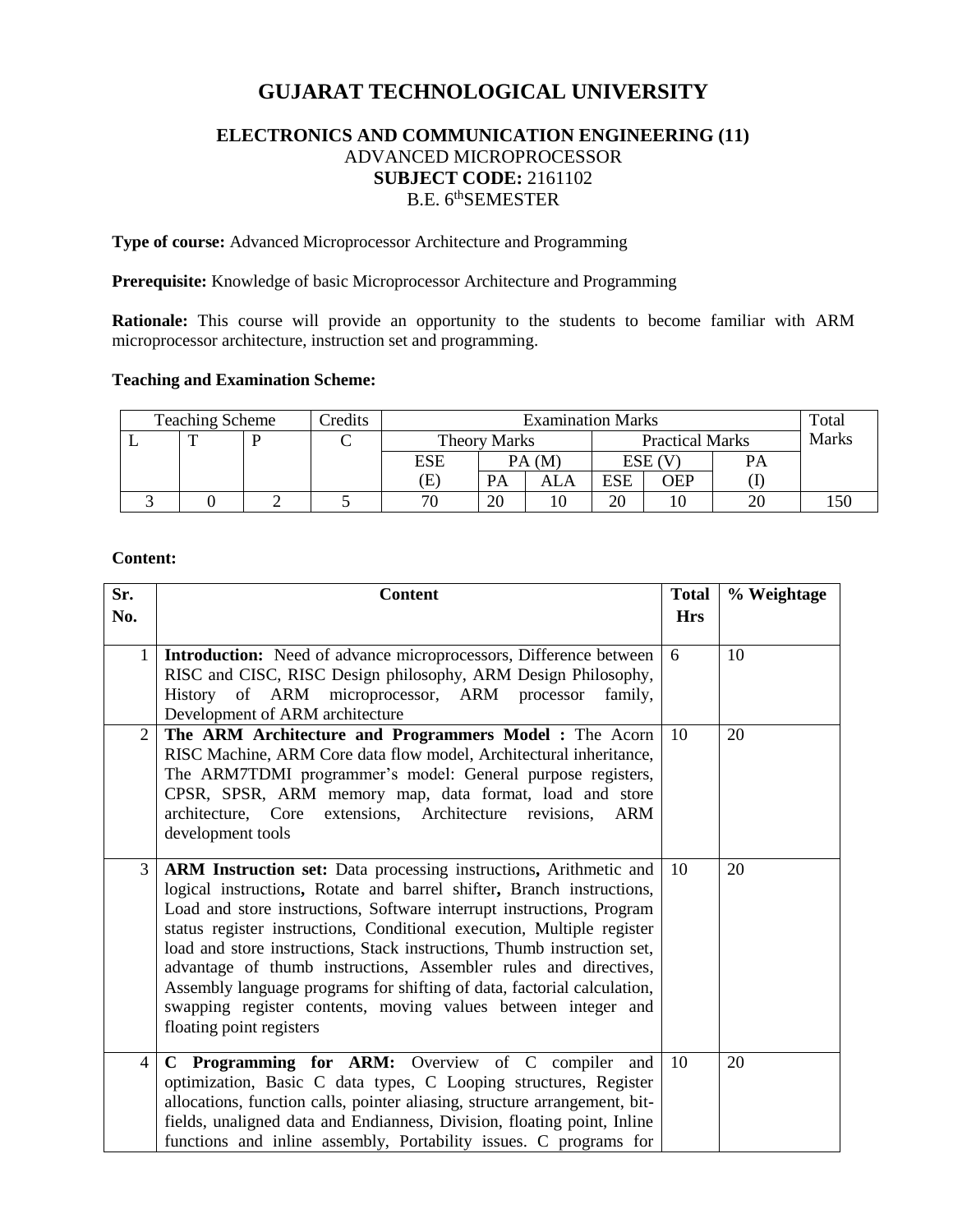|              | General purpose I/O, general purpose timer, PWM Modulator, UART,<br>I2C Interface, SPI Interface, ADC, DAC                                                                                                                                                                                                    |    |     |
|--------------|---------------------------------------------------------------------------------------------------------------------------------------------------------------------------------------------------------------------------------------------------------------------------------------------------------------|----|-----|
|              | Memory management units: Moving from memory protection unit   8<br>(MPU) to memory management unit (MMU), Working of virtual<br>memory, Multitasking, Memory organization in virtual memory<br>system, Page tables, Translation look aside buffer, Caches and write<br>buffer, Fast context switch extension, |    | 15  |
|              | 6   Advanced Microprocessor Bus Architecture (AMBA) Bus System,   8<br>User peripherals, Exception handling in ARM, ARM optimization<br>techniques                                                                                                                                                            |    | 15  |
| <b>Total</b> |                                                                                                                                                                                                                                                                                                               | 52 | 100 |

### **Suggested Specification table with Marks (Theory):**

| <b>Distribution of Theory Marks</b> |       |         |         |         |                 |  |  |
|-------------------------------------|-------|---------|---------|---------|-----------------|--|--|
| R Level                             | Level | A Level | N Level | E Level | $\degree$ Level |  |  |
|                                     | 13    | 20      |         | 10      | ັ               |  |  |

#### **Legends: R: Remembrance; U: Understanding; A: Application, N: Analyze and E: Evaluate C: Create and above Levels (Revised Bloom's Taxonomy)**

Note: This specification table shall be treated as a general guideline for students and teachers. The actual distribution of marks in the question paper may vary slightly from above table.

### **Reference Books:**

- [1] ARM Assembly Language Programming & Architecture By. [Muhammad Ali Mazidi,](http://www.amazon.com/s/ref=dp_byline_sr_ebooks_1?ie=UTF8&text=Muhammad+Ali+Mazidi&search-alias=digital-text&field-author=Muhammad+Ali+Mazidi&sort=relevancerank) Kindle edition
- [2] Arm Assembly Language, Fundamentals and Techniques, 2nd edition, William Hohl, Christppher Hinds, CRC Press.
- [3] Arm System Developer's Guide, Designing and Optimizing Software, Andrew N. Sloss, Dominic Symes, Chris Wwight, Elsevier
- [4] Arm System-on-chip Architecture, 2nd Edition, Steve Furber, Pearson publication
- [5] Embedded Systems By. Lyla Das, Pearson publication

### **Course Outcomes:**

After learning the course the students should be able to:

- [1] Become familiar with importance and applications of advance microprocessor
- [2] Understand architecture of ARM processor
- [3] Understand instruction set of ARM processor
- [4] Be able to write hybrid (assembly  $\& C$ ) program for ARM microprocessor
- [5] Analyze given program to find out program output
- [6] Be able to interface input/output devices like Keyboard, LED, LCD, sensors with ARM7TDMI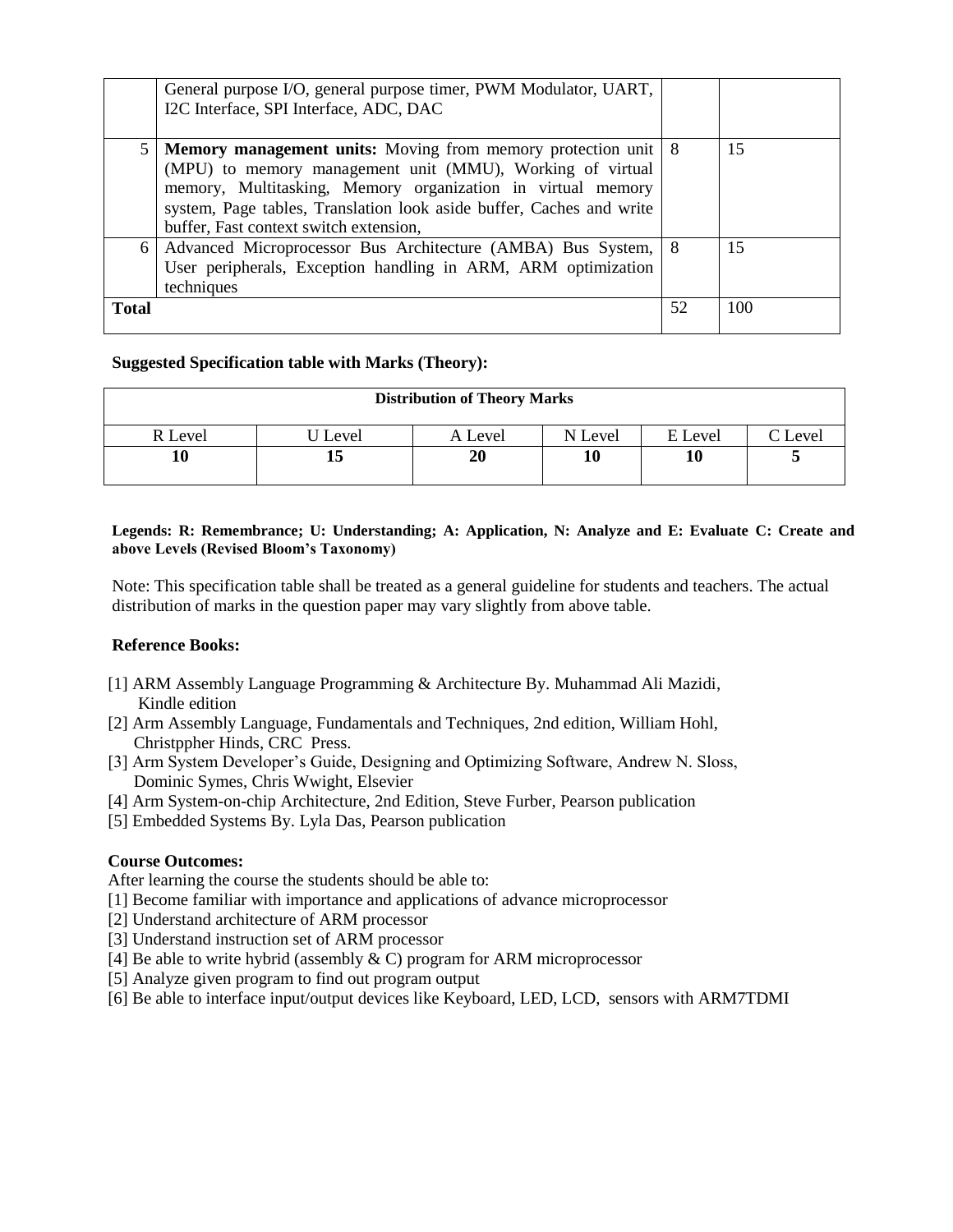### **List of Experiments:**

- 1. To write and simulate ARM assembly language programs for data transfer, arithmetic and logical operations.
- 2. To write and simulate C Programs for ARM microprocessor in KEIL
- 3. To interface LED with ARM microprocessor and write program to blink LED at the interval of 1 second
- 4. To interface switch with ARM microprocessor and write program in C language to read status of the switch
- 5. To interface LCD with ARM microprocessor. Write and execute programs in C language for displaying text messages and numbers on LCD.
- 6. To interface DC motor with ARM microprocessor. Write program to rotate DC motor in clockwise and anticlockwise direction with different speed
- 7. To interface Stepper motor with ARM microprocessor. Write program to rotate motor in half step and full step mode
- 8. To write programs for ARM microprocessor using optimization techniques and compare execution time
- 9. To implement convolution of two sequences on ARM microprocessor using assembly or C language
- 10. To write and execute programs using ARM free mbed online developer tool using cloud computing https://developer.mbed.org/
- 11. Interfacing of temperature sensor with ARM freedom board (or any other ARM microprocessor board) and display temperature on LCD
- 12. To write programs for serial communication between PC and ARM microprocessor
- 13. Student mini project based on ARM microprocessor

### **Design based Problems (DP)/Open Ended Problem:**

- To design ARM based wireless sensor network for temperature measurement
- To monitor and control industrial parameters with help of ARM processor
- To design ARM cortex based automatic number plate recognition system
- To design ARM based power saving system

### **Major Equipment/software:**

- [1] Freescale freedom development boards for ARM
- [2] Add on Sensor board for ARM
- [3] Open source ARM Mbed Development plateform
- [4] KEIL IDE and Proteus for simulation

### **List of Open Source Software/learning website:**

- [1] GNU tool chain
- [2] NPTEL Video lecturers :<http://nptel.ac.in/syllabus/117106111/>

### Website: